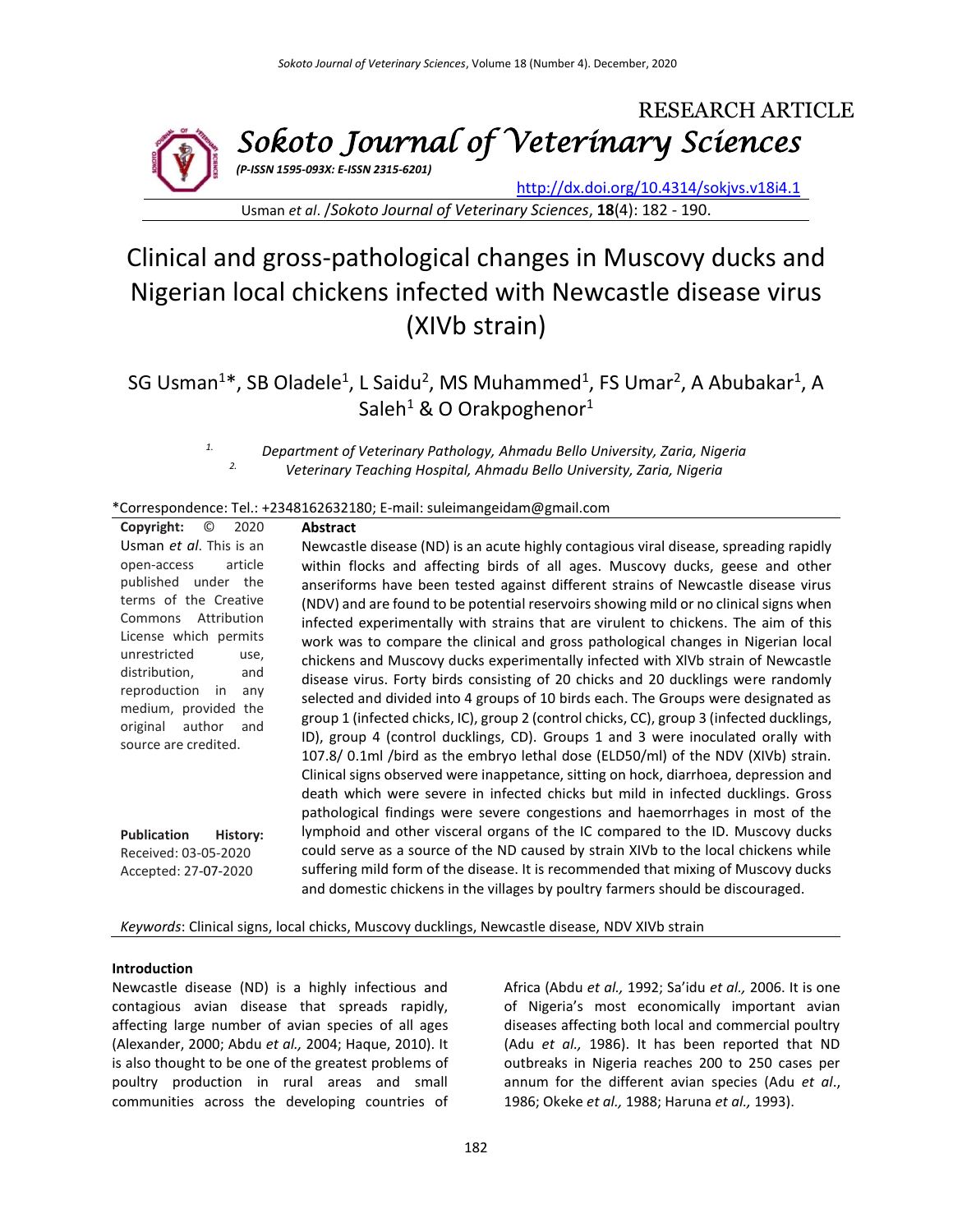The Newcastle disease virus (NDV) belongs to the order *Mononegavirales* in the family *Paramyxoviridae*, and genus Avulavirus with a wide host range and genetic diversity, exhibiting varying virulence within the genotypes (Amarasinghe *et al*., 2018; Dimitrov *et al*., 2019). NDV isolates have been classified into 2 broad classes (I and II), with class I comprising only a single genotype (class I, genotype I) and with class -II containing up to 18 genotypes (class II, genotypes I–XVIII) (Susta *et al*., 2015). Class-I basically contains avirulent NDV strains; with, APMV-1/chicken/Ireland 48/90 that is found mainly in waterfowls, the only exception (Susta *et al*., 2015). While class-II of the NDV contains the virulent and avirulent strains (Susta *et al*., 2015).

Clinical signs of ND could range from acute disease with almost 100% mortality to subclinical disease with no lesion (Cattoli *et al*., 2011). It may be characterized by a sudden onset of clinical signs such as inappetance, hoarse chirps (in chicks), nasal discharges, diarrhoea, droopy wings and tail feathers, dullness, dyspnoea or gasping and facial swelling after an incubation period of 2-15 days (Sa'idu *et al*., 2006; Shankar, 2008).

Ducks as part of poultry production have gained good levels of recognition in the past few decades and will surely continue to play an increasingly important role in the world with respect to food security and production (Huang *et al*., 2012). Among duck population, the Muscovy duck (*Cairina moschata*) which was said to have originated from Central and South America has the largest share (74%) of duck farming in Nigeria (Ikani, 2001). The Nigerian Muscovy duck with soft meat resembling beef, hence adding to its taste and attraction to many people is also reported to have higher dressing quality than the exotic breeds of Reuen and Pekin ducks (Huang *et al*., 2012; Yakubu, 2013).

Newcastle disease is more likely to occur when farmers keep mixed species of poultry including exotic birds (Abdu *et al*., 2005; Sa'idu *et al*., 2006). The system governing the production of indigenous poultry in Nigeria is basically under the typical extensive management where they roam and scavenge naturally for most of their food without receiving any vaccine or prophylactic treatment and therefore serve to transmit diseases to the exotic birds (Abdu *et al*., 2006). Muscovy ducks are mostly kept together in villages by local farmers (Sa'idu *et al*., 2006) and there is a high chance of disease transmission between these species (Abdu *et al*., 2005).

The aim of this work was to compare the clinical and gross pathological changes in Nigerian local chickens and Muscovy ducks experimentally infected with XlVb strain of Newcastle disease virus.

## **Materials and Methods**

#### *Experimental procedures*

The Newcastle disease viral inoculum (XIVb strain of NDV) was obtained from the National Veterinary Research Institute (NVRI), Vom, and was used as the challenge virus. A total of 40 eggs from apparently healthy Nigerian local chickens and forty from apparently healthy Muscovy ducks were obtained from some villages around Samaru in Zaria, Kaduna State. The eggs were hatched from a locally fabricated commercial incubator. The incubation was tactfully synchronized, (chicken eggs were introduced on day 18 th after commencement of duck eggs hatching) so that the age of the chicks and the ducklings would be about the same time. The hatchability rates for chicken eggs were 17, 7 and 9 on days 21, 22 and 23 with 82.5% while for duck eggs were 8, 10 and 9 on days 38, 39 and 40 with 67.5% for the total number of 40 eggs each for chicks and ducks used for incubation. Brooding of the chicks and the ducklings was done separately under the deep litre system of management in the Veterinary Teaching Hospital (VTH) poultry pens at the Ahmadu Bello University (ABU), Zaria, with strict brooding conditions, temperature, biosecurity, ventilation and draft control as recommended by ABUVTH poultry experts. Electric bulbs were lowered to conducive limits (1-2m high depending on the environmental conditions) as source of light and energy. The chicks and the ducklings were fed on Vital feed chick mash (Grand Cereal Ltd, Jos, Nigeria) from day old up to one month) and then changed to grower's mash from same company until the end of the experiment. Water and feed were provided ad libitum. The chicks and the ducklings did not receive any vaccination against NDV.

## *Ethical clearance*

Ethical clearance for this study was obtained from the Animal Welfare Committee of ABU with the following approval number; ABU/CAUC/2018/072.

## *Experimental birds*

The birds were raised up to 5 weeks to allow for the decay of maternally derived antibodies (MDA), hence each of the chicks and the ducklings were randomly divided into 4 groups of 10 birds each. These four groups were designated as group 1 (infected chicks, IC), group 2 (control chicks, CC), group 3 (infected ducklings, ID), group 4 (control ducklings, CD).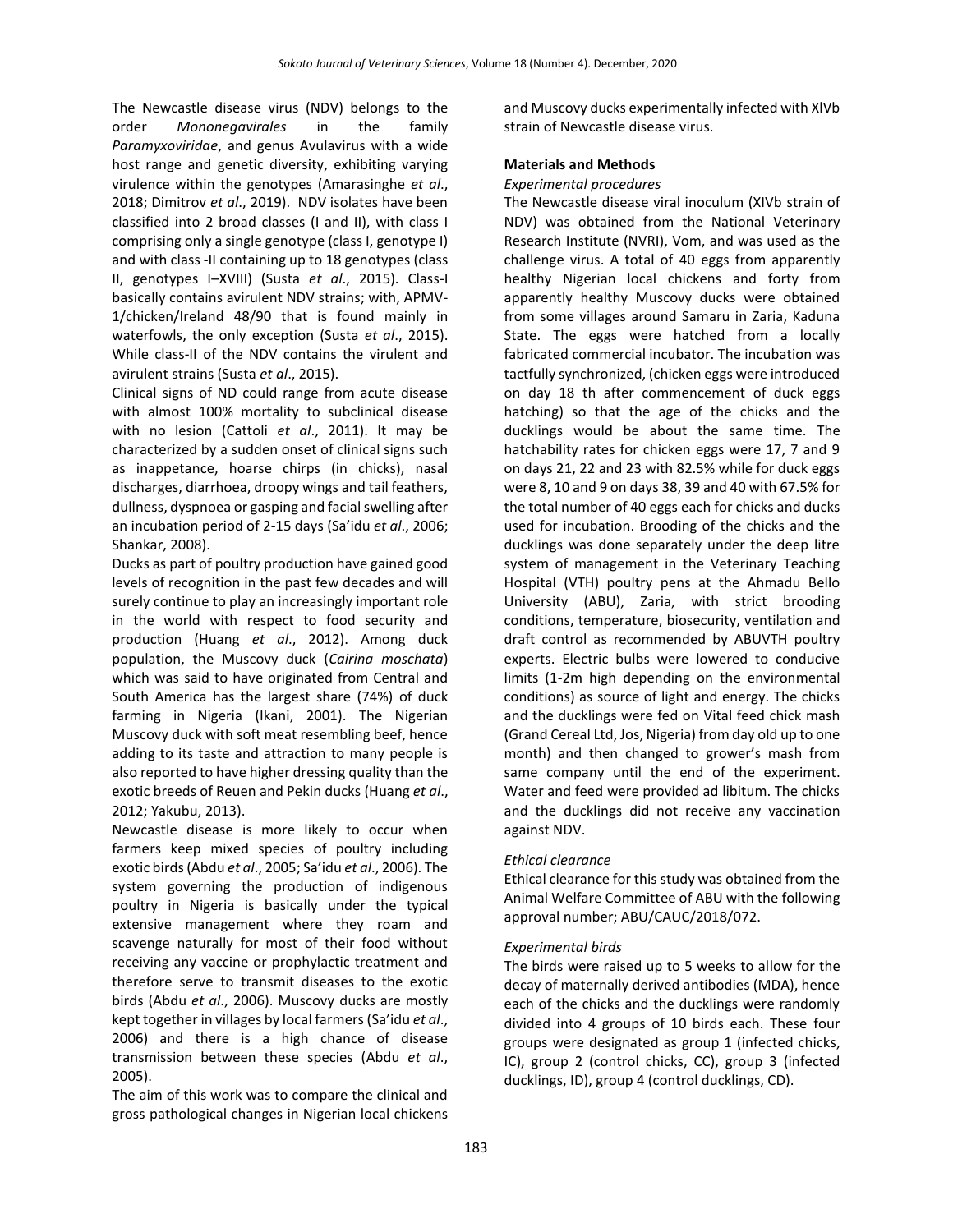## *Testing the viability of the Newcastle disease virus strain (XIVb)*

The viability of the NDV strain was tested in the Virology Laboratory at NVRI, Vom as follows: 1ml of the test sample mixed with some amount of antibiotics (penicillin and gentamycin) was inoculated into 9-day old embryonated minimum pathogen free (MPF) chicken eggs obtained from NVRI, Vom using a sterile 2ml-syringe and needle. The inoculation was done through the allantoic route and incubated at 37℃ and candled with a 25-voltage bulb twice daily for 4 days. Eggs which showed embryonic death within or in less than 24 hours appeared to contain viable virus. The allantoic fluid from such eggs was harvested and confirmatory test using Haemagglutination Inhibition (HI) was carried out as stated by pathogenicity test. The titre to be inoculated into each subject (embryo lethal dose: ELD50/ml) was also determined using HI test with 1% washed chicken red blood cell and arrived at a titre of 107.8/0.1 ml/bird as the embryo lethal dose (ELD50/ml) to be inoculated orally. It was then kept in vials of 1ml at -20℃ only to be reconstituted at usage.

## *Reconstitution of the strain XIVb*

1ml vial containing the isolates was diluted with 9mls of phosphate buffered solution to make up to 10mls. Each 1ml contains 10 doses of 107.8 titre of the viral agent and each dose was determined to be the embryo lethal dose (107.8/0.1 ml/ bird, ELD<sub>50</sub>) as described by Shittu *et al*. (2016).

## *Duration of the experiment*

The experiment lasted for 10 weeks, with the first 5 weeks being pre-inoculation, during which any MDA against ND would have fully waned since MDA against ND is believed to be fully waned at about 20 days post-hatch (Erganis & Ucan, 2003; Sa'ad & Kamal, 2013). The remaining 5 weeks were for the experimental studies.

## *Inoculation of the virus*

At day 0 post inoculation (D0 PI), the chicks and ducklings in the control groups were inoculated each with 0.1 ml of normal saline orally. This was immediately, followed by inoculating the chicks and ducklings in the infected groups with the XlVb strain of NDV orally each with 0.1 ml (as the inoculum), using a special inoculation instrument (gavage and syringe) after the reconstitution.

## *Pathology procedures*

Clinical signs: All the birds in all the four groups were observed three times (visual examination) daily (in the morning, afternoon and evening) for clinical signs of ND. Presence of clinical signs, such as depression, sitting on hock, whitish or greenish diarrhoea, inappetence, torticollis, leg/wing paralysis, oculonasal discharge, facial swelling, coughing/ sneezing, dullness/somnolence, muscular tremor, dropped wings, ruffled feathers, soiled vent and death were all carefully looked for and those found or seen were recorded in tabular form according to the method of Sa'idu *et al*. (2006), Shankar (2008) and Dai *et al*. (2014).

## *Organo-somatic indices of the birds*

The live body weight of the birds were measured using digital weighing balance on the commencement day of the experiment (day 0) and carcass body weight (CBW) of the birds were also measured (in grammes) immediately after death or sacrifice and the organs were carefully removed and measured (in grammes) using the digital weighing balance as described by Latif *et al*. (2014). The organo-somatic index (OSI) of the birds was given by the formula: weight of organ / weight of bird x100 and the results were expressed for each of the experimental groups as the arithmetic mean and standard error of the mean in tabular form as described by Latif *et al*. (2014).

## *Gross pathological findings*

Organs such as spleen, thymus, proventriculus, small intestine/large intestine, trachea, lung, heart, liver, caecal tonsils, bursa of Fabricius and the kidneys were all grossly examined for pathological changes and the findings recorded.

## *Data analysis*

Data obtained were subjected to statistical analysis using Graph-pad prism-6.0 of the computer software (One-way ANOVA) and the level of significance was determined and accepted at  $p < 0.05$  for all the results. The mean  $\pm$  standard deviation (SD) of the results obtained in the experiment was calculated and presented in tables.

## **Results**

In the IC group, clinical signs started to manifest on day 4 post inoculation (PI) as a slight depression and reduced feed intake in 3 chicks. By day 5 PI, depression and huddling set in and were severe in 5 of the chicks (Plate I) followed by the death of 3 chicks late in the afternoon of day 5. Two dead chicks were picked in the early morning hours of day 7 PI. Other clinical signs, such as sitting on hock, greenish-yellow diarrhoea with soiled vent, ruffled feathers and droopy wings were observed subsequently (Table 1). Two chicks died on day 9 PI, 1 on day 10 PI and another 1 chick on day 14 PI; leaving a single survivor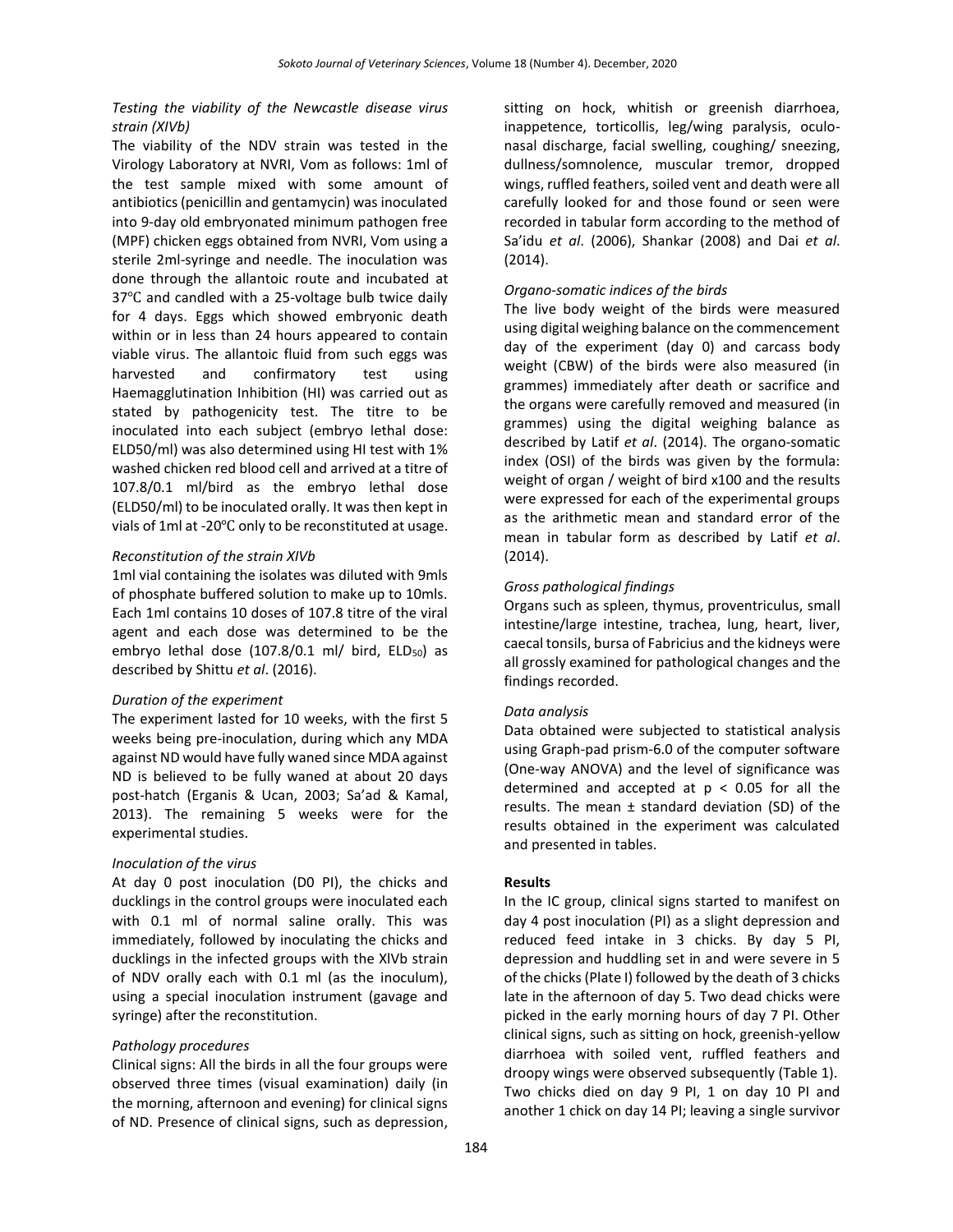which recovered but showed clinical sign of torticollis from day 18 PI (Plate II).

Likewise, in the infected group of ducklings, the clinical signs manifested include slight depression, reduced feed intake and slight diarrhoea from day 5 PI to day 9 PI. The depression persisted to day 14 PI in only one duckling (Plate III).

The result of the organ-body weight ratio of the birds showed that the infected chicks had significantly lower mean values (p<0.05) in the pancreas and trachea than their control group. The infected ducklings had lower values of organ-body weight ratio than their control in all the organs examined (Table 2).

| Table 1: Clinical signs of Newcastle disease in chicks and ducklings infected with XIVb strain (days 5 -14 PI) |  |  |
|----------------------------------------------------------------------------------------------------------------|--|--|
|----------------------------------------------------------------------------------------------------------------|--|--|

| Clinical signs of birds | Infected Chicks (%) | Control Chicks (%) | Infected ducklings (%) Control ducklings (%) |  |
|-------------------------|---------------------|--------------------|----------------------------------------------|--|
| Depression              | 100                 |                    | 100                                          |  |
| Sitting on hock         | 40                  |                    |                                              |  |
| <b>Diarrhoea</b>        | 60                  |                    | 40                                           |  |
| Inappetence             | 100                 |                    | 70                                           |  |
| <b>Torticollis</b>      | 10                  |                    |                                              |  |
| Facial swelling         | 40                  |                    |                                              |  |
| Dullness/ somnolence    | 90                  |                    |                                              |  |
| Muscular tremor         | 50                  |                    |                                              |  |
| Dropped wings           | 80                  |                    | 10                                           |  |
| <b>Ruffled feathers</b> | 70                  |                    |                                              |  |
| Death                   | 90                  |                    |                                              |  |



**Plate I:** Infected chicks showing depression and huddling together on day 5PI



**Plate II:** The only survivor of the infected chicks showing torticollis on day 18 PI

| Table 2: Mean organ-body weight ratio (g) of infected and control chicks and ducklings |
|----------------------------------------------------------------------------------------|
|----------------------------------------------------------------------------------------|

| Days post inoculation | Infected chick   | Control chick    | Infected duckling | Control duckling |
|-----------------------|------------------|------------------|-------------------|------------------|
| <b>Bursa</b>          | $0.91 \pm 0.20$  | $0.52 \pm 0.04$  | $0.23 \pm 0.03$   | $0.24 \pm 0.05$  |
| Provent./Gizzard      | $3.17 \pm 0.31$  | $5.47 \pm 0.13$  | $6.06 \pm 0.07$   | $7.65 \pm 1.12$  |
| Heart                 | $0.48 \pm 0.11$  | $0.99 \pm 0.12$  | $0.81 \pm 0.09$   | $3.43 \pm 1.07$  |
| Intestine             | $5.74 \pm 0.21$  | $7.82 \pm 0.08$  | $6.24 \pm 0.50$   | $7.45 \pm 0.05$  |
| Kidneys               | $0.65 \pm 0.05$  | 1.06±0.08        | $1.17 \pm 0.07$   | $1.47 \pm 0.12$  |
| Liver                 | $3.46 \pm 0.06$  | $4.25 \pm 0.07$  | $4.35 \pm 0.10$   | $4.58 \pm 0.16$  |
| Lungs                 | $0.74 \pm 0.05$  | $1.45 \pm 0.06$  | $1.06 \pm 0.08$   | $1.99 \pm 0.12$  |
| Pancreas              | $0.37 \pm 0.05*$ | $0.64 \pm 0.06*$ | $0.48 + 0.12$     | $0.47 \pm 0.12$  |
| Spleen                | $0.38 \pm 0.04$  | $0.34 \pm 0.06$  | $0.26 \pm 0.03$   | $0.46 \pm 0.12$  |
| Thymus                | $0.93 \pm 0.04$  | 1.08±0.06        | $0.54 \pm 0.05$   | $0.64 \pm 0.04$  |
| Trachea               | $0.32 \pm 0.04*$ | $0.65 \pm 0.05*$ | $0.32 \pm 0.04$   | $0.43 \pm 0.05$  |

\*Means values along the rows are significantly different at p < 0.05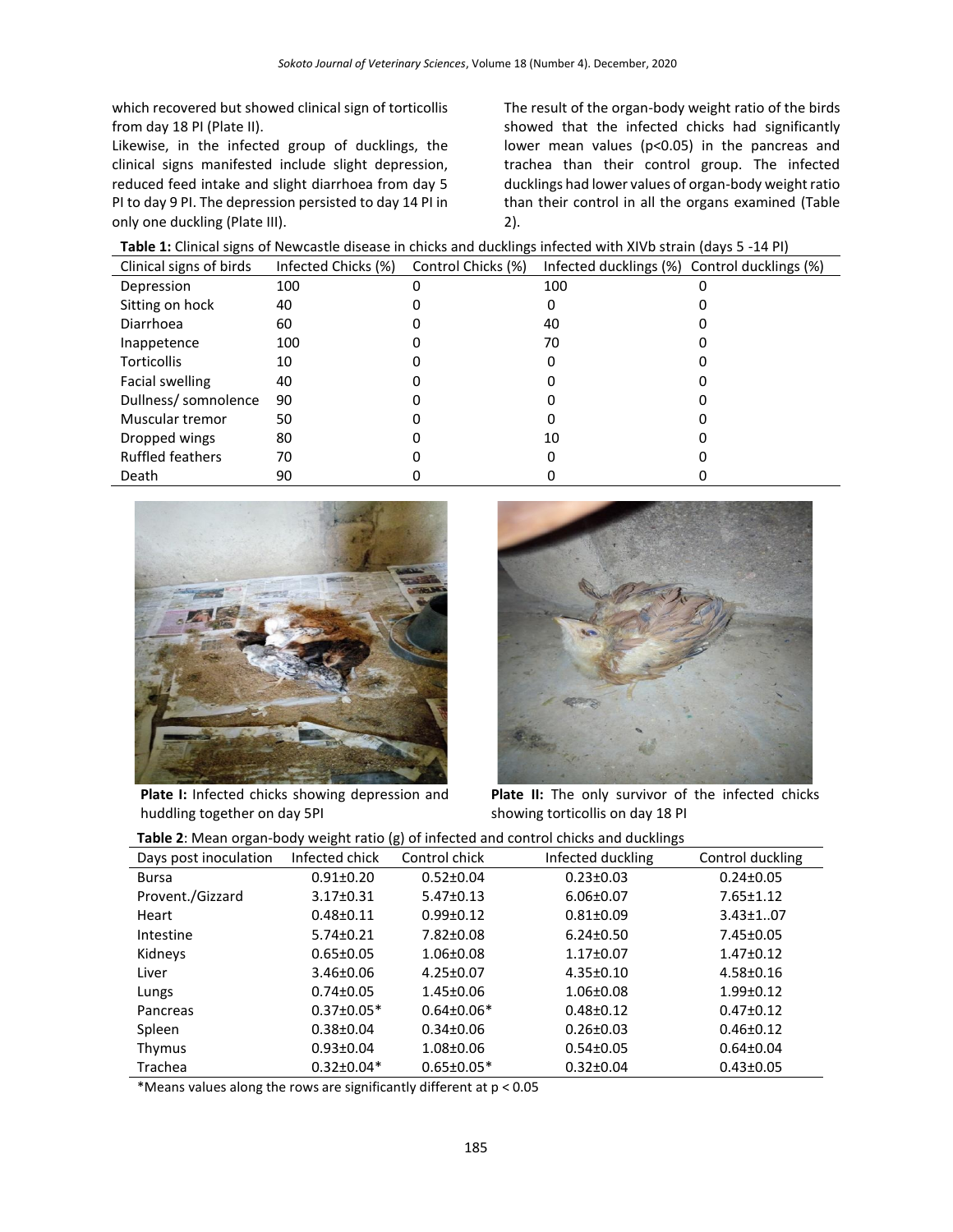

**Plate III:** An infected duckling showing depression on day 14 PI (arrow)



**Plate IV:** Carcass of an infected chick (IC) that died on day 7PI showing congested visceral organs and thigh/ breast muscles as compared to its control (CC)

|  |  |  |  | Table 3: Post mortem findings in different groups of birds after the challenge with XIVb strain of NDV at days 5 and 7 PI |
|--|--|--|--|---------------------------------------------------------------------------------------------------------------------------|
|--|--|--|--|---------------------------------------------------------------------------------------------------------------------------|

| Clinical signs in birds        | Infected chicks | Control chicks | Infected ducklings | Control ducklings (%) |
|--------------------------------|-----------------|----------------|--------------------|-----------------------|
|                                | (%)             | (%)            | (%)                |                       |
| Congested liver                | 80              | 0              | 0                  |                       |
| Congested/atrophic thymus      | 100             |                | 20                 |                       |
| Congested thigh/breast muscles | 100             |                | 0                  |                       |
| Enlarged/congested kidneys     | 40              |                | 0                  |                       |
| Haemorrhagic/congested         | 100             |                | 0                  |                       |
| intestines                     |                 |                |                    |                       |
| Congested lungs                | 40              | 0              | 0                  |                       |
| Haemorrhagic/ congested caecal | 100             | 0              | 0                  | Ω                     |
| tonsils                        |                 |                |                    |                       |
| Haemorrhages in the            | 80              | 0              | 0                  | 0                     |
| proventriculus                 |                 |                |                    |                       |
| Atrophic and congested bursa   | 100             |                | 0                  |                       |
| Urates in the ureters          | 80              |                | 0                  |                       |
| Swollen or atrophic spleen     | 60              |                | 20                 |                       |

Two chicks died on day 5 PI and three on day 7 PI from the infected group of chicks (IC), and the corresponding numbers of birds (two on day 5 PI and three on day 7 PI) were euthanized from each of the other 3 groups in accordance with the method of Sparrey *et al*. (2014). The gross lesions observed at postmortem of chicks and ducklings during the experiment are as presented in Table 3. Among infected chicks, there were congestion of most of the visceral organs and the thigh and breast muscles (Plate IV), marked atrophy and congestion of the bursa of Fabricius (Plate V) and thymuses (Plate VI), severe haemorrhages and congestion of the proventriculus and gizzards (Plate VII), haemorrhages in the caecal tonsils (Plate VIII) and presence of urates

in the ureters (Plate IX). On the other hand, congestion was observed in one lobe of the thymus in one duckling (Plate X).

#### **Discussion**

The average body weight was 234.74±5.20 gm and clinical signs observed in infected chicks in this study were signs seen in velogenic viscerotropic NDV infection with high mortality with few or no neurological signs, which are consistent with the findings in previous reports (Echeonwu *et al*., 1993; Susta *et al*., 2015: Shittu *et al*., 2016).

The absence of mortality in the infected ducklings against 90% in the infected chicks during this study is clear evidence indicating the lesser susceptibility of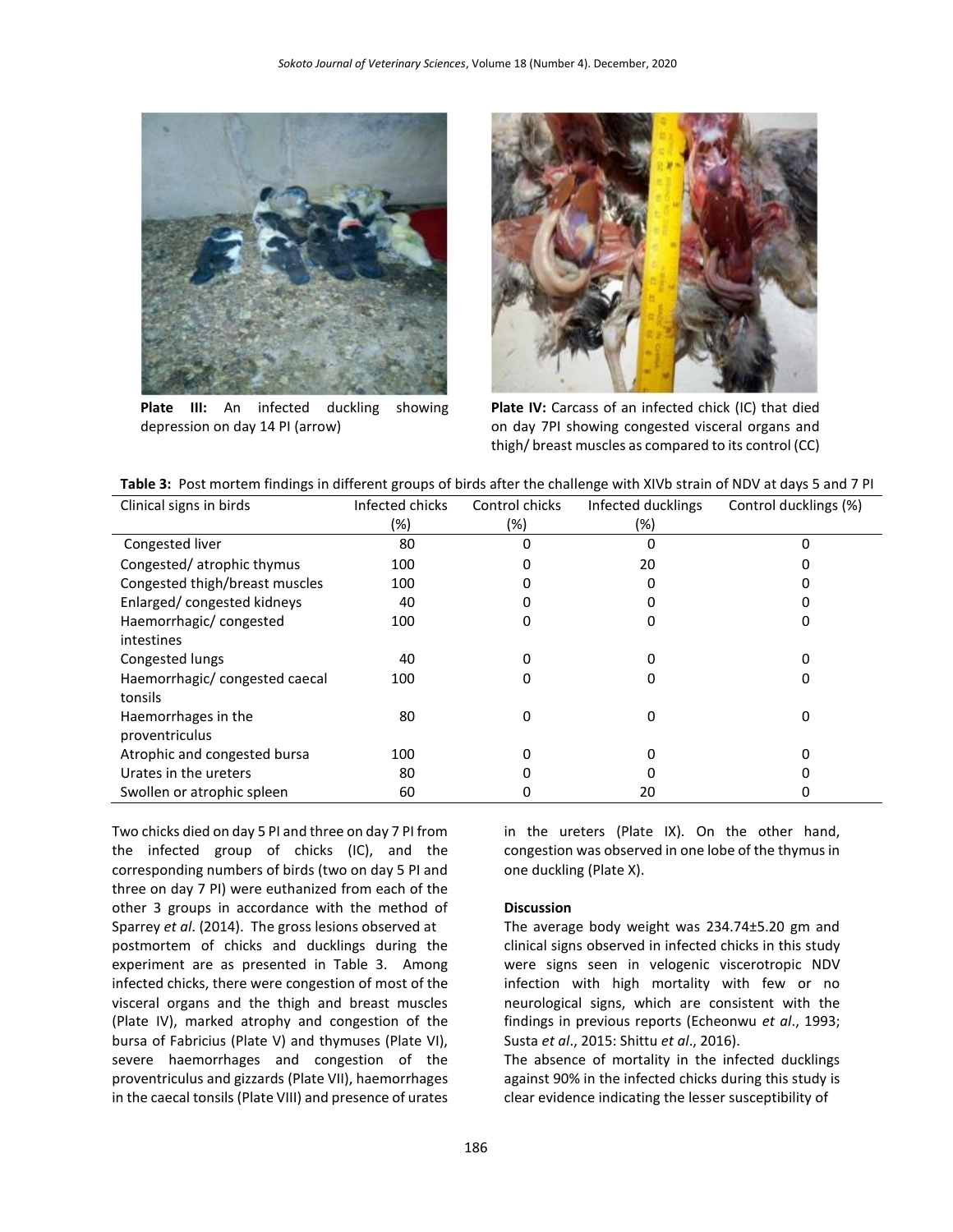

**Plate V:** The bursa of Fabricius of an infected chick that died on day 7PI showing atrophy of the bursa of Fabricius and slight congestion (white arrow), when compared with the control group (yellow arrow)



**Plate VII:** Proventriculus and gizzard of an infected chick that died on day 7 PI showing severe haemorrhages in the proventriculus and gizzard (White arrows) against its control which was looking apparently normal (Yellow arrow)

the ducks to XIVb strain of NDV than the chickens. This finding may be lower than the findings of Eze *et al*. (2014) who recorded 25% mortality with KUDU 113 which is also a velogenic viscerotropic NDV strain (that is similar to strain XIVb) in the infected ducklings against the infected chicks with 58.3% mortality, but still indicated that the ducks were also less susceptible to NDV KUDU113 strain as they were to XIVb strain of NDV in this study compared to the domestic chicks. The variability in the findings could be as a result of the age of the subjects, individual genetic makeup, or differences in resistance shown by the subjects to the strain. The result in this study for chicks is in line with findings of Sa'idu *et al*. (2006)



**Plate VI:** Thymus of an infected chick that died on day 7PI showing severe atrophy and congestion of the thymus (white arrow) against its control which showed apparently normal thymus (yellow arrow)



**Plate VIII:** Large intestine of an infected chick that died on day 5PI showing haemorrhages in the caecal tonsil and the caecae (arrows)

who reported 92% mortality and a morbidity of 100% in local chickens infected with NDV KUDU 113 strain. The lower organ-body weight ratio obtained in the infected chicks and ducklings than their control counterparts could be due to the viral tropism in many organs and tissues of the birds which destroys the tissues or set them to atrophy. This finding is in agreement with that of Dortmans *et al*. (2011) who reported viral tropism and atrophy in many organs of chickens experimentally infected with Pigeon paramyxovirus - 1. It is also in line with the findings of Igwe *et al*. (2014) who reported atrophy in lymphoid organs of guinea fowls and chickens experimentally infected with Kudu- 113. This could also be attributed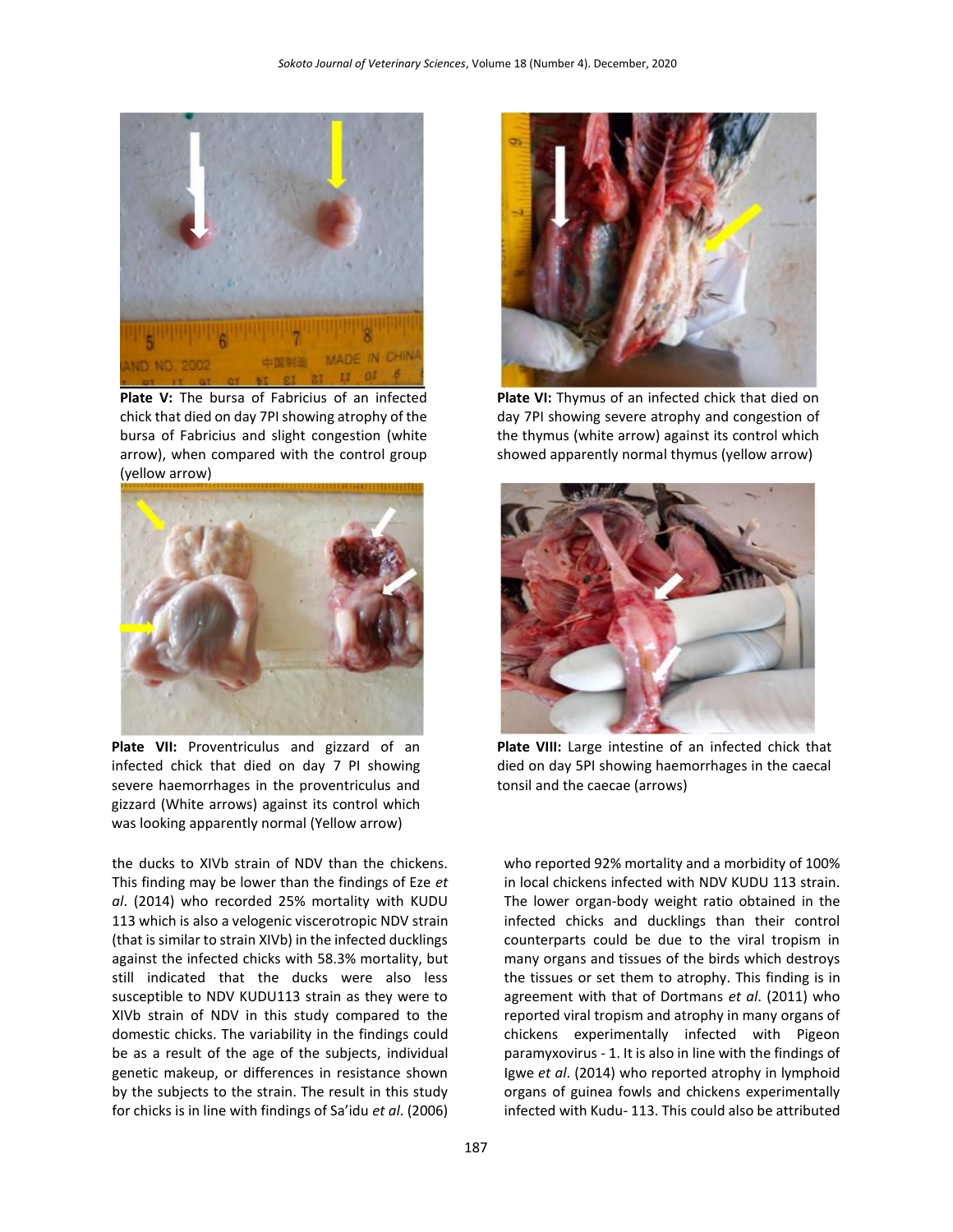

**Plate IX:** Ureters of an infected chick that died on day 5PI showing the presence of urate in the ureters (arrows)

to the general decrease in the body weight due to reduction in feed intake, dehydration and emaciation associated with the XIVb strain of Newcastle disease virus infection in this study. This finding is also in line with the results of Wakamatsu *et al*. (2006), Igwe *et al*. (2014) and Eze *et al*. (2014) which showed severe atrophy in most of the lymphoid organs of chicks but mild in the ducklings infected with NDV. The increase in the weight of the bursa of Fabricius of the chicks could be due to edema which was quite observed in some of the bursae of the infected chicks.

However, the reduction in the weight of the pancreas and trachea of the infected chicks against their control groups is significant and could have been due to emaciation, resulting from severely reduced feed and water in-take or due to necrosis induced by the virus in those organs.

The postmortem finding was mostly severe in the infected chicks than in the infected duckling group. The restriction of the lesions particularly to the lymphoid organs and other visceral organs in this study also supports the findings of Pandaranga *et al*. (2016) when chickens were infected with NDV Kvuzat/13 and Karachi/07 strains; of Oladele (2008) and Eze *et al*. (2014) when chickens were infected with NDV Kudu 113 strain. The result of this study also agrees with the findings of Susta *et al*. (2015) and Shittu *et al*. (2016) who reported that XIVb strain is a velogenic viscerotropic NDV pathotype.

The milder manifestation of the postmortem lesions observed in the infected ducklings in this study is in line with the findings of Eze *et al*. (2014) who reported mild gross changes in ducks and which was attributed



**Plate X:** Thymus of an infected duckling sacrificed on day 7PI showing congestion in only one lobe of thymus (white arrow) against its control showing apparently normal thymus (yellow arrow)

to their ability to neutralize the virus earlier and avoid the serious damage to various organs in the body. In conclusion, the NDV strain of XIVb has caused severe clinical signs and pathological changes in chicks, but mild ones in ducklings. Hence the mild effect of XIVb strain of NDV in Muscovy ducks, and therefore ducks could serve as source of ND caused by this strain of NDV to local chickens reared together in the villages. It is therefore recommended that mixing of Muscovy ducks and domestic chickens on the free range by the local farmers in the villages should be discouraged as the Muscovy ducks can be sources of infection of strain XIVb of ND to the domestic fowls in the villages

#### **Conflicts of Interest**

The authors declare no conflict of interest.

#### **References**

- Abdu PA, Manchang TK & Sa'idu L (2004). The epidemiology and clinico-pathological Manifestations of Newcastle disease in Nigerian local chickens. In: Proceedings of the 41st Congress of Nigerian Veterinary Medical Association 22nd -26 th November. Pp 57
- Abdu PA, Mera UM &Sa'idu L (1992). A study of chicken mortality in Zaria, Nigeria. In: Proceedings of the National workshop on Livestock and veterinary services, held at National Veterinary Research Institute, Vom, August 11th-14th, Pp 51-55.
- Abdu PA, Sa'idu L, Bawa EK&Umoh JU (2005). Factors that contribute to Newcastle disease,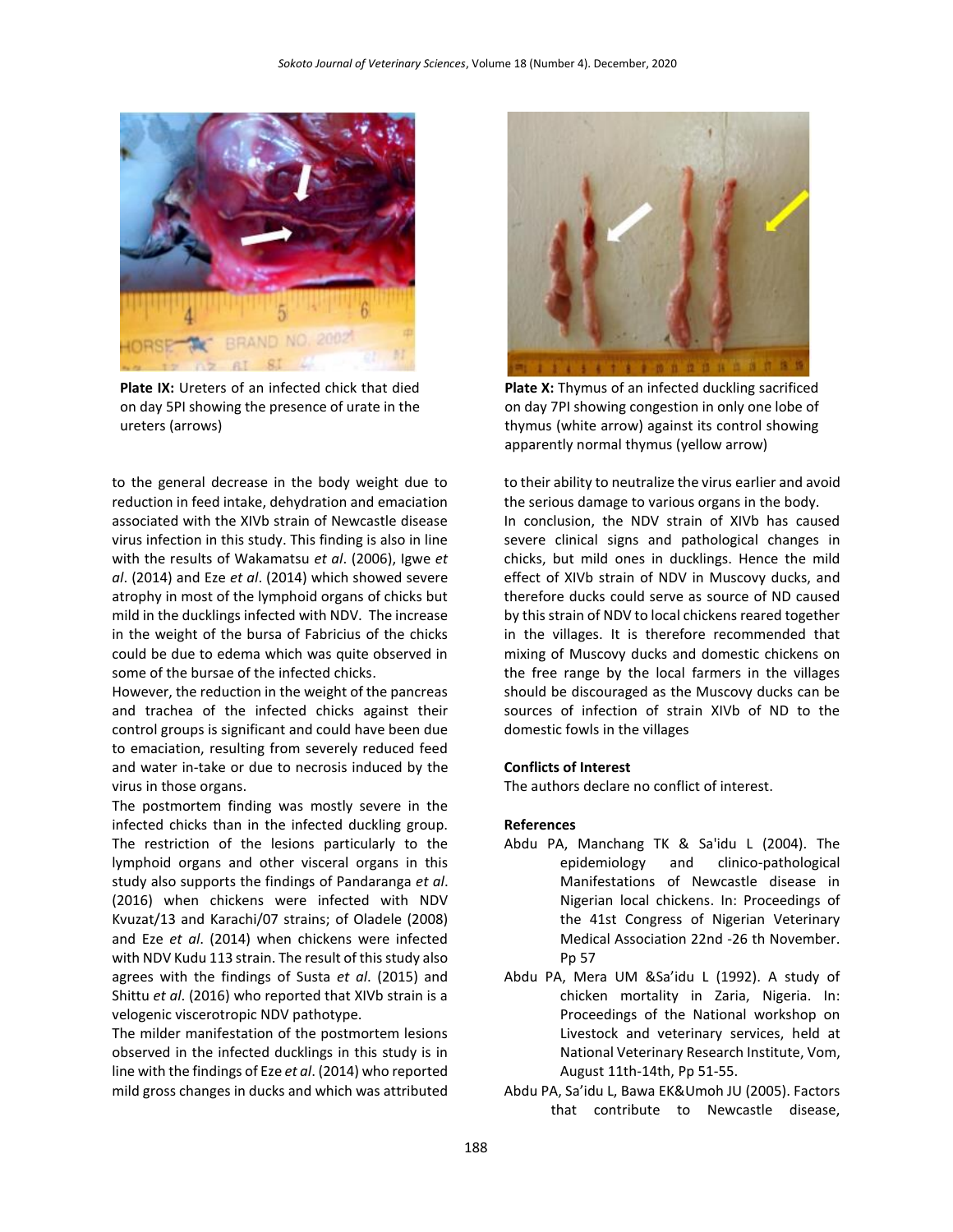Infectious bursal disease and Fowl pox outbreaks in chickens. *Proceedings of the forty-second annual congress of the Nigerian Veterinary Medical Association, University of Maiduguri.* Pp 66-68*.* 

- Abdu PA, Sa'idu L, Tekdek LB, Umoh JU, Usman M & Oladele SB (2006). Newcastle disease in Nigeria: *Nigerian Veterinary Journal,* **27**(2): 23-32.
- Adu FD, Edo U & Solake, (1986). Newcastle disease: The immunological status of Nigerian local chickens. *Tropical Veterinarian,* **4**(2): 149- 159.
- Alexander DJ (2000). Newcastle disease and other avian paramyxoviruses. *Revue Scientifique et Technique-Office International des Epizooties*, **19**(2): 443-455.
- Amarasinghe GK, Arechiga CNG, Banyard AC, Basler CF, Bavari S, Bennett AJ, Blasdell KR, Briese T, Bukreyev A, Cai Y, Calisher CH, Campos LC, Chandran K, Chapman CA, Chiu CY, Choi KS, Collins PL, Dietzgen RG, Dolja VV, Dolnik O, Domier LL, Durrwald R, Dye JM, Easton, AJ, Ebihara H, Echevarria JE, Fooks AR, Formenty PBH, Fouchier RAM, Freuling CM, Ghedin E, Goldberg TL, Hewson R, Horie M, Hyndman TH, Jiang D, Kityo R, Kobinger GP, Kondo H, Koonin EV, Krupovic M, Kurath G, Lamb RA, Lee B, Leroy EM, Maes P, Maisner A, Marston DA, Mor SK, Muller T, Muhlberger E, Ramirez VMN, Netesov SV, Ng TFF, Nowotny N, Palacios G, Patterson JL, Paweska JT, Payne SL, Prieto K, Rima BK, Rota P, Rubbenstroth D, Schwemmle M, Siddell S, Smither SJ, Song Q, Song T, Stenglein MD, Stone DM, Takada A, Tesh RB, Thomazelli LM, Tomonaga K, Tordo N, Towner JS, Vasilakis N, Vazquez-Moron S, Verdugo C, Volchkov VE, Wahl V, Walker PJ, Wang D, Wang LF, Wellehan JFX, Wiley MR, Whitfield AE, Wolf YI, Ye G, Zhang YZ & Kuhn JH (2018). Taxonomy of the order Mononegavirales. *Archives of Virology,* **163**(8): 2283–2294.
- Cattoli G, Susta L, Terregino C & Brown C (2011). Newcastle disease: A review of field recognition and current methods of laboratory detection. *Journal of Veterinary Diagnostic Investigation,* **23**(4): 637-656.
- Dai Y, Liu M, Chen X, Shen X, Wei Y, Zhou S, Yu S & Ding C (2014). Infectivity and pathogenicity of Newcastle disease virus strains of different avian origin and different virulence

for mallard ducklings. *Avian Diseases,* **57**(1): 8-14.

- Dimitrov KM, Ferreira HL, Pantin-Jackwood MJ, Taylor TL, Goraichuk IV, Crossley BM, Killian ML, Bergeson NH, Torchetti MK, Afonso CL & Suarez DL (2019). Pathogenicity and transmission of virulent Newcastle disease virus from the 2018–2019, California outbreak and related viruses in young and adult chickens. *Virology,* doi.10.4314/ovj.v6i2.4.
- Dortmans JCFM, Rottier PJM, Koch G & Peeters BPH (2011). Passaging of a Newcastle disease pigeon variant in chicken results in selection of viruses with mutations in the polymerase complex enhancing virus replication and virulence. *Journal of General Virology,* **92**(4): 336-345.
- Echeonwu GON, Iroegbu CW & Emeruwa AC (1993). Recovery of velogenic Newcastle disease virus from dead and healthy free roaming birds in Nigeria. *Avian Pathology,* **22**(2): 383- 387.
- Erganis O & Ucan US (2003) Evaluation of three different vaccination regimes against Newcastle disease in central Anatolia, Turkey. *Turkey Journal of Veterinary and Animal Science,* **27**(2): 1065-1069.
- Eze CP, Okoye JOA, Ogbonna IO, Ezema SW, Eze DC, Okwori EC, Okorie-Kanu C & Kalu IK (2014). Comparative evaluation of the effects of velogenic Newcastle disease virus infection on the hematology of ducks and chickens. *Open Journal of Veterinary Medicine,* **4**(6): 113-121.
- Haque MH, Hossain MT, Islam MT, Zinnah MA, Khan MSR & Islam MA (2010). Isolation and detection of Newcastle disease virus from field outbreaks in broiler and layer chickens by reverse transcription-polymerase chain reaction. *Journal of Veterinary Medicine*, **8**(2): 87-91.
- Haruna ES, Shamaki D, Echueonwu GO, Majiyagbe KA, Shuaibu Y & Du DR (1993). Natural outbreaks of Newcastle disease in guinea-fowls (*Numida meleagris galeata*) in Nigeria. *Review of Science and Technology*, **12**(6): 887-893.
- Huang JF, Pingel H, Guy G, Lukaszewicz E, Baeza E & Wang SD (2012). A century of progress in waterfowl production, and a history of the WPSA Waterfowl Working Group. *World's Poultry Science Journal,* **68**: 551-556.